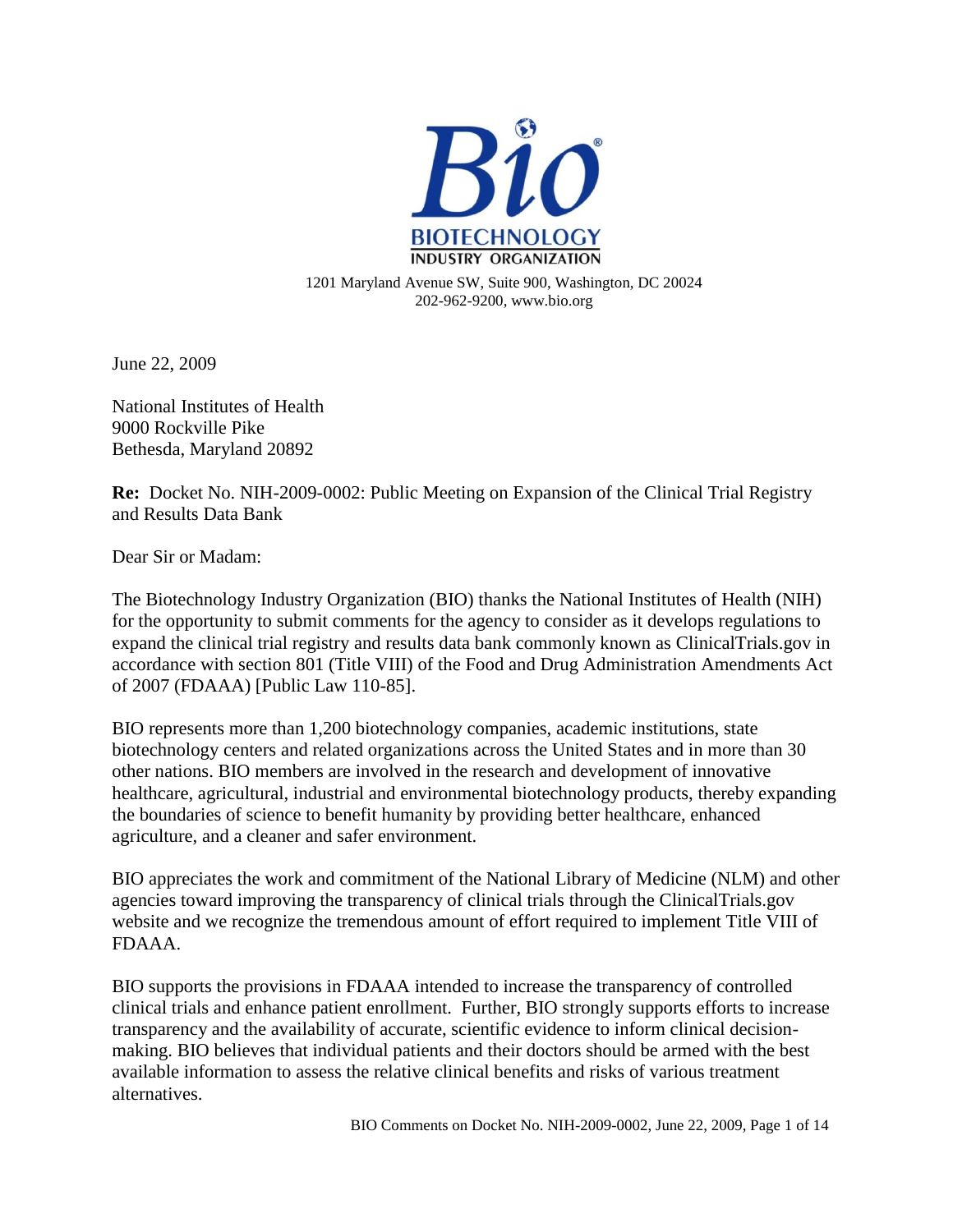#### **ISSUES FOR DISCUSSION**

#### **I. Submission of results information for unapproved products**.

#### **BIO Members Are Committed to Helping Ensure that Patients and Healthcare Providers Have Access to Key Clinical Trial Results Information**

FDAAA provides that the Secretary shall, by regulation, expand the registry and results data bank by September 2010 to "provide more complete results information and to enhance patient access to and understanding of the results of clinical trials". We support this goal and believe that disseminating certain additional trial result information may reduce duplicative studies which divert industry resources that could be used to undertake innovative research, and could also alleviate pressures on the Food and Drug Administration's (FDA's) review resources. However, transparency objectives must be balanced by recognition of feasibility limitations and the need to protect certain highly proprietary study information. Reasonable accommodations should also allow for sufficient time to seek patent protection, as appropriate, before results information is disclosed publicly. Such protections can be critical to preserving resources and incentives for investing in the development of new treatments.

It is critical to ensure that data provided on ClinicalTrials.gov has scientific merit because it will be accessed and interpreted outside of FDA's expert review process. Therefore, in response to the question posed by NIH regarding whether submission of results information for applicable clinical trials of unapproved products should be included in ClinicalTrials.gov, BIO recommends that results from pivotal confirmatory clinical trials be submitted once a product has been discontinued in development for all indications when such trials were terminated due to safety reasons. Posting results only from *pivotal confirmatory* clinical trials will help ensure that the information provided has scientific merit. Posting results from those pivotal confirmatory trials *terminated for safety reasons* ensures that information pertinent to protecting patient safety – our paramount concern when conducting clinical trials – is disseminated through ClinicalTrials.gov.

We are not aware of a formal definition of "pivotal clinical trial". However that phrase is generally understood to mean a controlled trial to evaluate and confirm the safety and efficacy of a drug in patients who have the disease or condition to be treated. These trials usually represent the most rigorous demonstration of the therapeutic's efficacy and safety, and are the basis for the new drug application (NDA) or biologics license application (BLA) filing with the FDA.

Drawn from ICH E9, BIO's definition of "confirmatory clinical trial" is: an adequately controlled trial in which the hypotheses are stated in advance; where the key hypothesis follows directly from the trial's primary objective, and is the hypothesis that is subsequently tested when the trial is complete. The rationale and design of confirmatory trials nearly always rests on earlier clinical work carried out in a series of exploratory studies (e.g., Phases I and II) in which objectives may not always lead to simple tests of predefined hypotheses.

 BIO Comments on Docket No. NIH-2009-0002, June 22, 2009, Page 2 of 14 It is important to note that FDAAA grants statutory authority to the Secretary of Health and Human Services (HHS) to require any sponsor to post clinical trial results "deemed necessary to protect the public health". Further, 21 CFR  $\S$  312.130 requires that the FDA shall disclose upon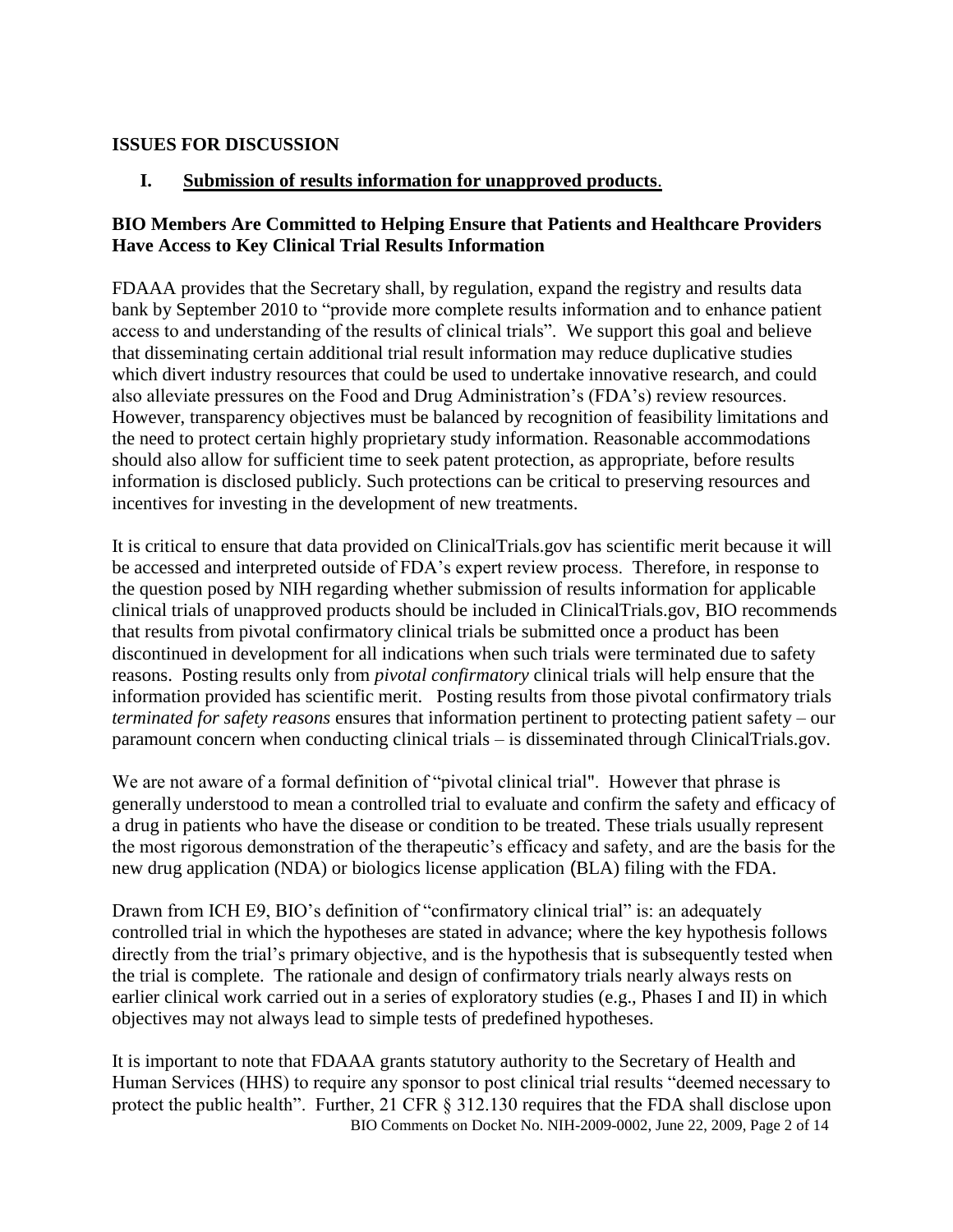request from an individual who has taken an investigational new drug a copy of any investigational new drug application (IND) safety report relating to the use in the individual. We believe that these provisions, in addition to future regulatory requirements that may be established – consistent with our recommendation above – as well as existing requirements to report safety information to FDA and Institutional Review Boards, will protect patients and the public health.

### **Providing Clarity and Limitations to the "Seeking Approval" Certification Process**

FDAAA provides that if initial approval of a product is being sought then a sponsor may delay submission of results to the data bank until 30 days after approval. It will be important for regulations to clarify when approval of a product is no longer being "sought". BIO interprets this to mean that a product has been "discontinued in development", and we have developed recommendations regarding the definition of "discontinued in development", based on FDA's IND and NDA regulations.

There are provisions currently in place that address public disclosure by FDA of information included in an IND or in an NDA prior to approval. First, 21 CFR § 314.430 (d)(1) states that data and information in an application for marketing approval will not be publicly disclosed prior to issuance of an approval letter. However, all safety and effectiveness data and information in an application that has not previously been disclosed are available to the public, upon request, at any time any one of the following occurs unless extraordinary circumstances are shown: 1) no work is being or will be undertaken to have the application approved; 2) a final determination is made that the application is not approvable and all legal appeals have been exhausted; 3) approval of the application is withdrawn and all legal appeals have been exhausted; and 4) a final determination has been made that the drug is not a new drug. Second, 21 CFR § 314.430(f), provides that FDA can terminate an IND that has remained on inactive status for 5 years or more.

In consideration of the activities and efforts reflected in these existing regulations, BIO recommends that the following actions taken by the sponsor of an application or by the FDA would render a product "discontinued in development": 1) a sponsor announces publicly that the development of a product has been discontinued for all potential indications; 2) INDs for studies in all potential indications have remained on inactive status for 5 years; 3) the sponsor no longer certifies it is seeking approval; or 4) the sponsor discontinues a drug development program due to safety concerns identified during one or more trials that were part of the sponsor's development program.

This policy would provide clarity and establish limitations as to how long a sponsor could continue to certify that it is seeking approval for a product. These recommendations also take into account that sponsors, especially those that are filing with the FDA for the first time, may undergo multiple reviews before their product is approved. In fact, it has been documented that more experienced larger companies have a significantly higher first cycle approval rate than smaller biotechnology companies (86% for large biotechnology companies and 33% for small biotechnology companies). Any rulemaking should seek to assure that small biotechnology companies who are filing for the first time are not at a disadvantage by disclosure of information to the public before a final determination is made by FDA (i.e. after multiple review cycles).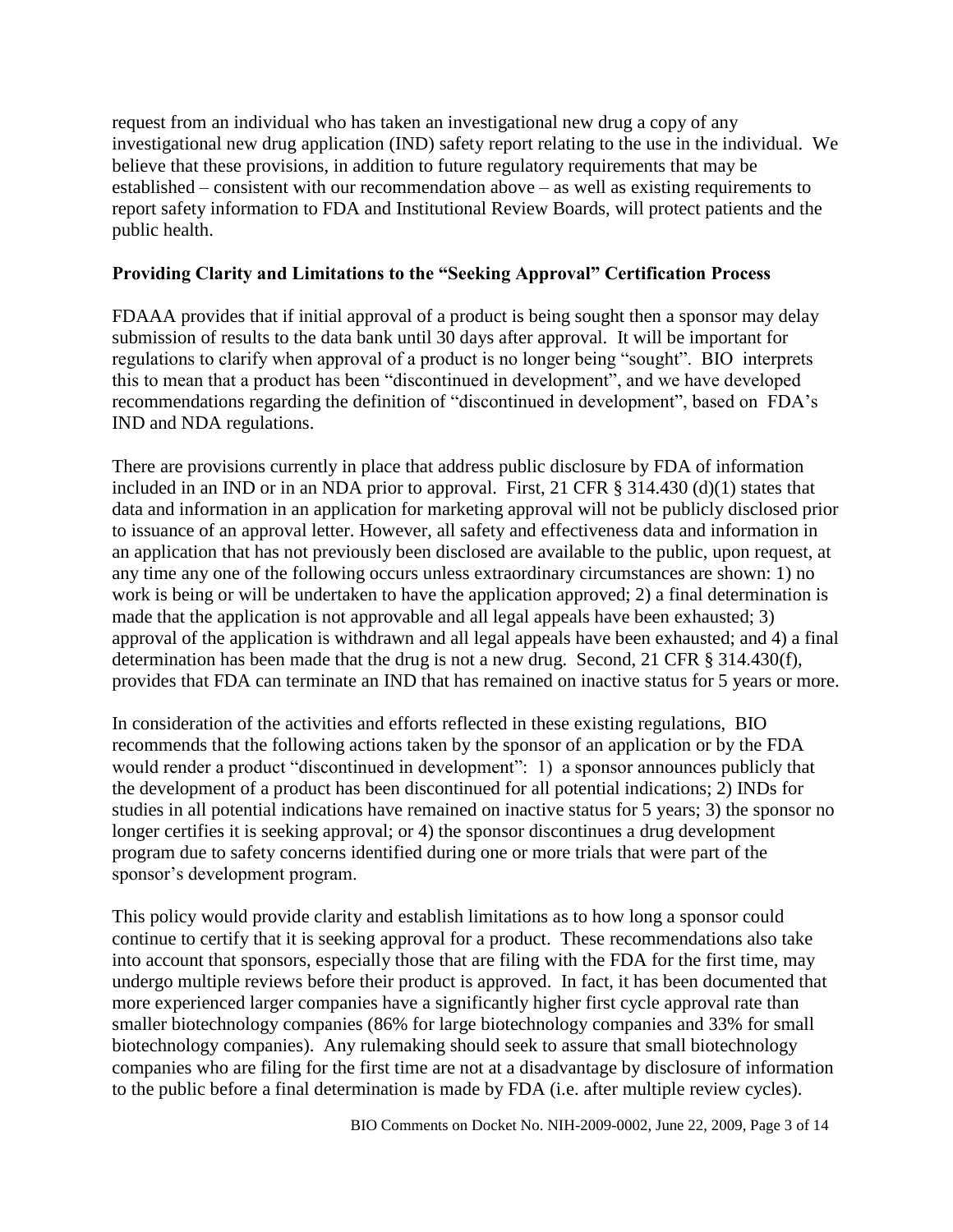Failure to do so could devalue a small biotechnology's company's only asset, its intellectual property portfolio and drug development data.

Providing clarity as to when a product would be classified as discontinued in development would provide the necessary balance for biotechnology companies' need to be able to plan for public disclosure of information for unapproved products, as that may impact their research and development or fiscal strategies. Again none of these recommendations would prevent the Secretary from requiring results to be posted that are "deemed necessary to protect the public health<sup>"</sup> – they simply clarify when a sponsor is considered to be seeking approval and which specific actions taken by the FDA or the sponsor would lead to a product being classified as discontinued in development.

Determining if a pivotal confirmatory trial for an 'unapproved' product contains important safety information should be defined by the following actions taken by a sponsor, the FDA or a Data Safety Monitoring Board: 1) the sponsor terminates the study due to safety concerns identified during one or more trials that were part of the sponsor's development program; 2) FDA puts a study on clinical hold due to safety results, and the clinical hold is unresolved; or 3) a Data Safety Monitoring Board terminates a study due to safety results. It is important to note that 'terminated due to safety results' does not necessarily mean a compound is "unsafe" but rather that the safety results were not sufficiently robust or satisfactory in a particular trial to continue development of the drug. However, information from the trial could potentially be instructive to patients, researchers and/or physicians. BIO's recommendations would ensure comprehensive public access to key safety information from clinical trials conducted on products for which development has been discontinued.

#### **Impact on Small Biotechnology Companies: Requirements for Submitting Data Must Be Reasonable and Efficient**

There are some circumstances where wide dissemination of clinical trial results relating to unapproved products may restrain our member companies' ability to conduct research into new treatments that will help patients in the future; for example, by releasing information that undermines a company's competitive position and ability to raise capital to fund its research. Therefore, it is important that any new requirements for dissemination be very carefully considered.

Providing clarity on what constitutes "discontinued in development" would afford companies the ability to evaluate proprietary research and development or business strategies that may be impacted by a public disclosure requirement. Clarity on this point is critical to ensuring that any new regulatory requirement regarding clinical trial data for unapproved products does not restrain important research on innovative treatments.

Moreover, the majority of BIO's members are small companies with fewer than 50 employees. The average small biotechnology company has no product on the market and five products in the research and development stage, meaning it has little experience with ClinicalTrials.gov. Therefore, BIO urges NIH to carefully balance the value of the information against the burden of collecting it, and to ensure that any new requirements for expansion of the public database are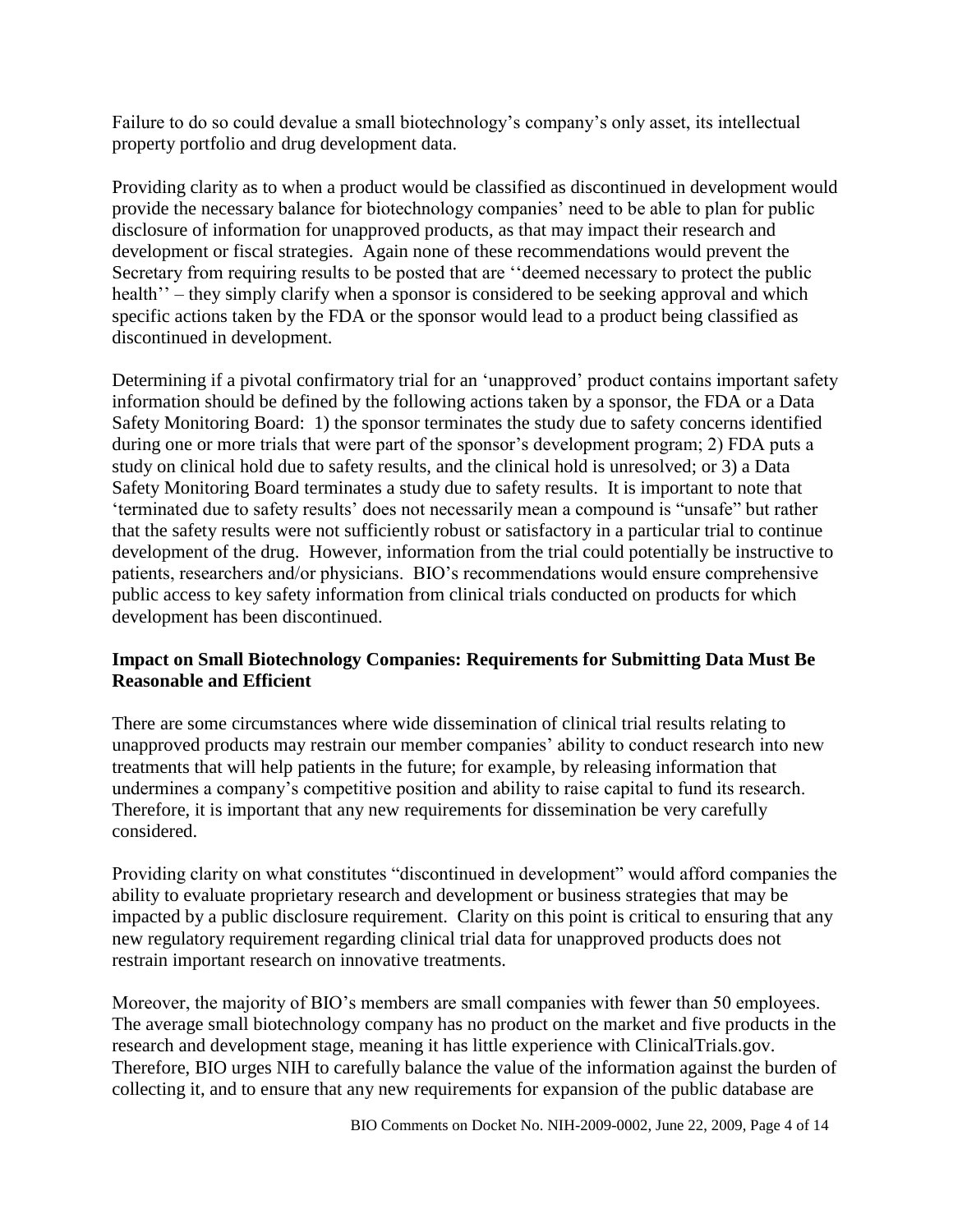not overly burdensome to small, minimally staffed, biotechnology companies. Accordingly, BIO does not believe that new requirements, enacted as part of the expansion, should apply to clinical trials already reported.

Requirements for submitting clinical trial results of unapproved products must balance the goal of transparency with the goal of ensuring that requirements for submitting data are reasonable and efficient. NIH estimates that results reporting will be required for 1,645 trials of drugs and biologics and 375 trials of medical devices each year. Initial submission of results information is estimated to require 10 hours, and each result submission is expected to require two updates that take 5 hours each.

BIO distributed a questionnaire and obtained member company responses regarding experiences with ClinicalTrials.gov as well as policies and procedures regarding trial registration and results posting. 52 pharmaceutical and biotechnology company members replied, representing both small and large companies. According to the questionnaire results, BIO is concerned that this reporting burden has been substantially underestimated. Replies regarding ClinicalTrials.gov showed that depending on the complexity and size of the trial, reporting results for the initial submission averages 17 hours; revisions prior to publishing on the results database averages 7 hours; and revisions subsequent to publishing on the results database averages 14 hours. On average, companies responding to the questionnaire spent 22 hours gathering information per trial prior to submitting to the ClinicalTrials.gov database. Further, NIH time estimates do not take into account the time-consuming data entry process and the hours spent as a company new to ClinicalTrials.gov learns how to navigate the site. Thus BIO believes the range of time for posting results of approved products is far more than the 10-20 hours NIH anticipated.

### **The Secretary Should Conduct a Study on the Utility and Understandability of Any Information To Be Disclosed If It Is Broader Than BIO"s Recommendation**

BIO recommends that if any requirements for more expansive submission and dissemination of results – i.e. broader in scope than BIO's recommendation – are to be considered, the Secretary should a) conduct a study to evaluate the utility of different types of results information for stakeholders, and b) develop and implement a process (for example a process involving review by an FDA expert panel) that ensures only results that have clear and significant utility for stakeholders are released.

### **II. Technical and Non-Technical Summaries**

FDAAA states that the expanded registry and results data bank should include summaries of clinical trials and their results *if* this can be accomplished without such information being misleading or promotional. The Secretary is charged with addressing first, whether it would be feasible for a summary to be written in language that is non-technical and understandable for patients without being misleading or promotional, and second, whether it would be feasible for a summary to be written that is technical in nature, without being misleading or promotional. If these questions of feasibility are answered in the affirmative, then the Secretary shall require such summaries by regulation.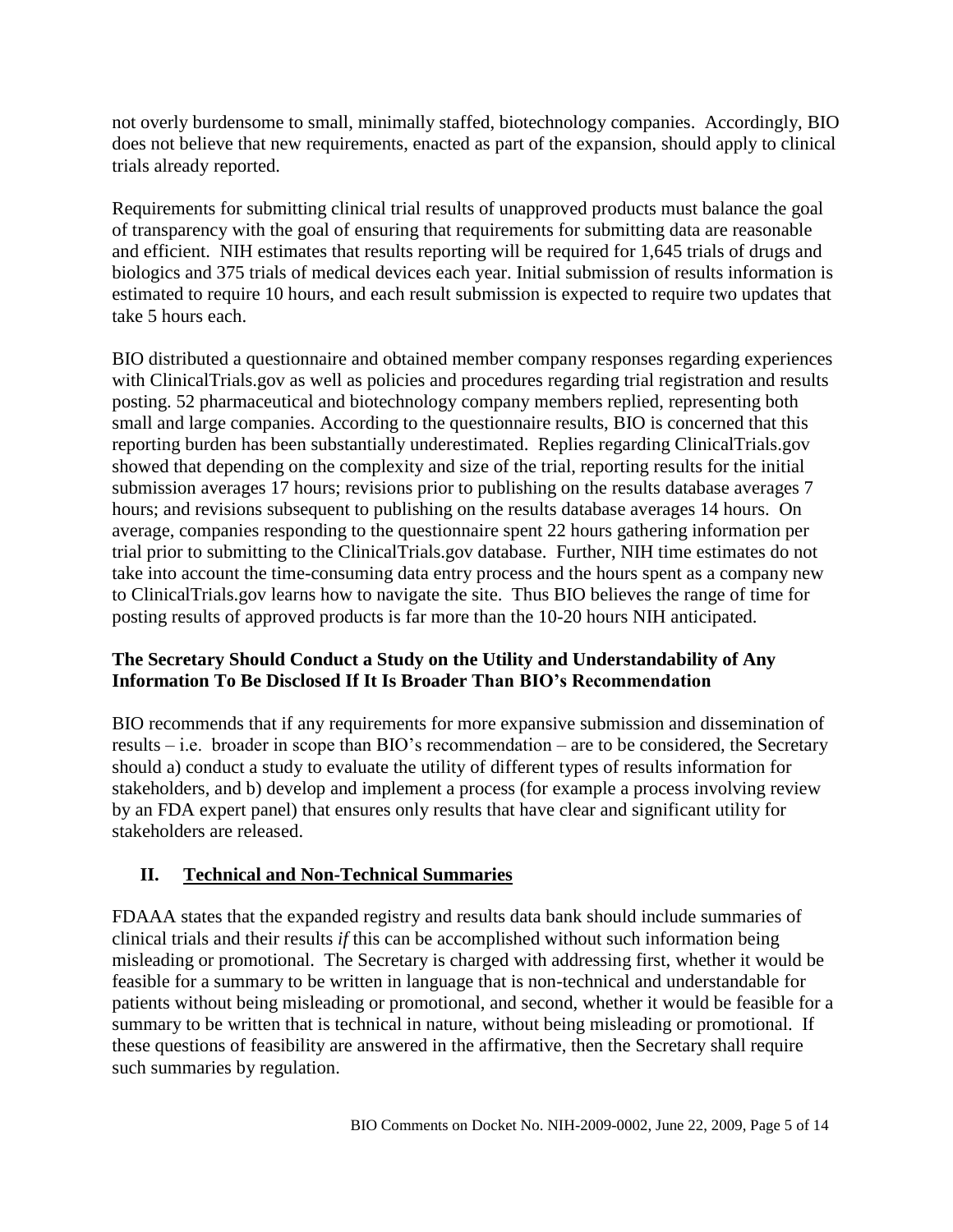BIO's comments focus on the feasibility of these narratives rather than the potential advantages and disadvantages of such summaries to the interested parties, as a feasibility determination by the Secretary is what can then trigger a regulatory requirement that summaries of clinical trials and results be submitted for inclusion in the databank.

BIO believes that the question of whether clinical trial information can be presented in a manner that would not be misleading or promotional should be based on research that determines what information is understandable to each of the two distinct audiences – non-technical (patients) and technical (clinicians and researchers). This assessment is clearly more challenging for the nontechnical category, where scientific information would need to be translated into patient-friendly language, because consumer or patient-friendly language is by nature less precise than scientific language, and therefore has the potential to be misleading.

BIO encourages NIH to work with experts and focus groups to address the issue of whether it is feasible to provide information – particularly to a patient audience – in a manner that is not misleading or promotional. FDAAA directs NIH to consult with experts in risk communication for the purpose of providing additional information on the data bank website to help ensure that the registry and results information will not mislead patients or the public. Such risk communication experts would be beneficial for the task at hand as well – to help evaluate the ability of patients and consumers to comprehend information that could be presented in nontechnical narrative summaries. An evaluation by such experts could also address what format might be useful for communicating results information to a lay audience without being misleading or promotional. That evaluation could in turn inform the regulatory process and enable NIH to establish a model or template for submission of a non-technical summary.

BIO also encourages NIH to work with FDA, which has significant expertise in guiding the preparation and evaluation of labeling that is intended for consumers. FDA's experience includes the development of medication guides ("MedGuides") and patient package inserts (PPIs) for prescription drugs, as well as direct-to-consumer (DTC) advertising for prescription drugs, and labeling for over-the-counter (OTC) drugs, including the "Drug Facts" format. BIO believes that the expertise and methods for evaluating consumer comprehension that have been employed by FDA would be extremely valuable in assessing patient comprehension of nontechnical summaries of clinical trial results. The goal would be to determine whether the presentation of such information would be inherently misleading and/or promotional, or whether certain formats could be used to avoid those risks.

BIO also recommends that the *Guideline E3: Structure and Content of Clinical Study Reports* (ICH E3 summary) serve as the format for the technical summary. While NIH may wish to confirm through use of experts/focus groups that this vehicle would not be misleading or promotional, the relevant scientific community would already be accustomed to this format for presentation of data. Further, to meet other FDAAA requirements, such summaries would be searchable.

We note that both of the terms "misleading" and "promotional" involve some degree of subjectivity. Therefore, it would be useful to involve an objective third party in review of results information prior to posting on the website, to confirm that the information is not misleading or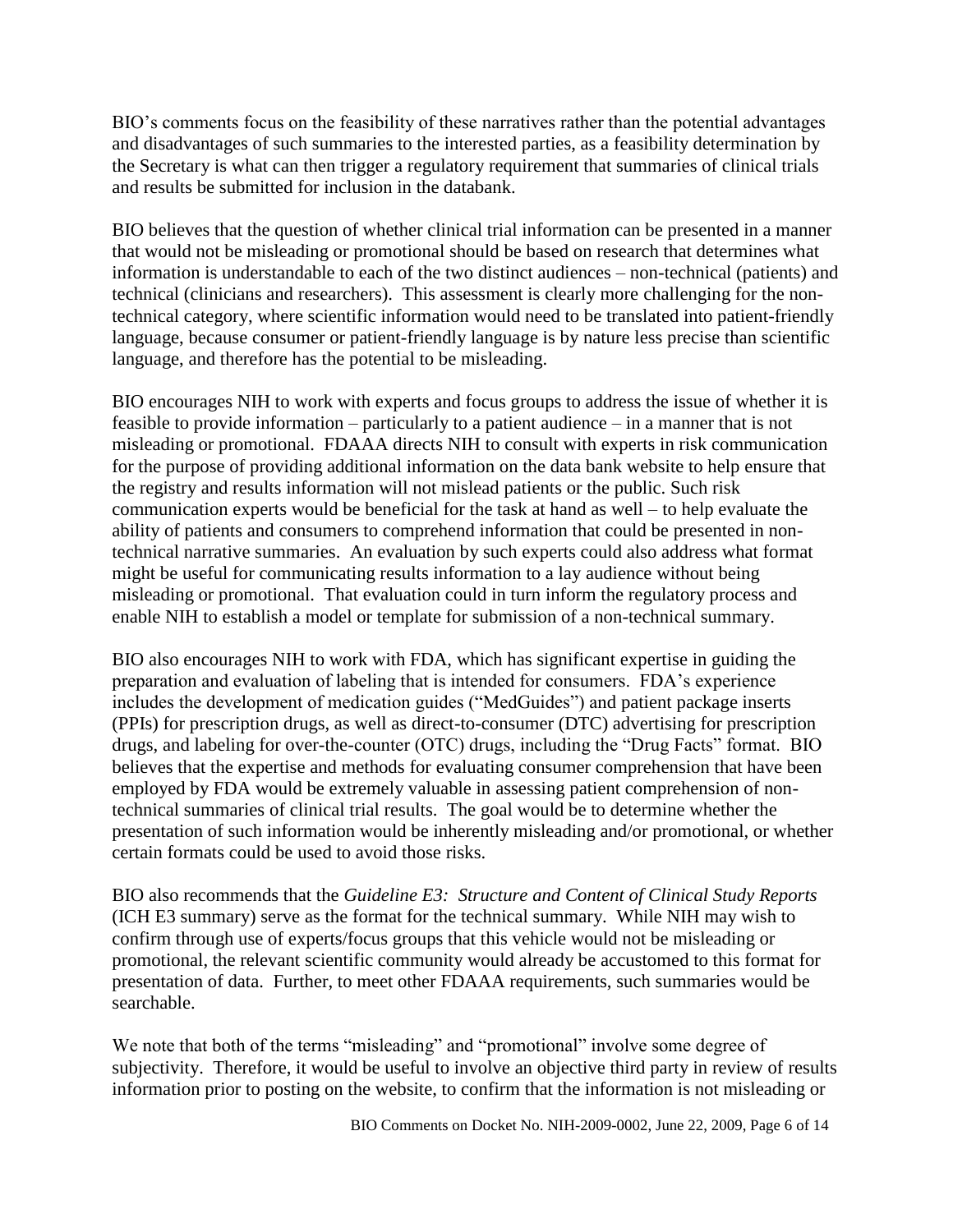promotional. Additionally, BIO would like to be involved in establishing criteria for whether a third party would meet the objective standard, and what level of training/expertise would be required of these reviewers.

While the term "misleading" is a regulatory term used in the Federal Food, Drug, and Cosmetic Act (FFDCA) and FDA regulations, we do not know of precedent for evaluating whether a summary of a clinical trial would be misleading to clinical decision makers, scientific researchers or patients. The term "promotional" is not used in the FFDCA, but it is incorporated into FDA's investigational drug regulations, which state that a sponsor of an investigational drug may not state in a promotional context that an investigational drug or biologic is safe or effective for the use for which it is being investigated or otherwise promote the drug.

Significantly, any information disseminated by the manufacturer regarding an investigational product can potentially be considered promotional, and/or misleading, a violation of the FFDCA, FDA's regulations, and these specific FDAAA provisions as well. This risk highlights the need for objective third party review to assure that information posted on the ClinicalTrials.gov website is not misleading or promotional. Such review would serve the public health interest and also protect the interests of sponsors who submit this information in good faith since a finding that it is not misleading will provide liability protection.

BIO believes that review of information to be posted on ClinicalTrials.gov could appropriately be conducted by FDA, following approval of a product, as the submission would be required to be submitted within 30 days of product approval. FDA review staff would be familiar with the data, and would have worked with the sponsor on labeling, including any patient-directed labeling, enabling efficient review and assessment of a study narrative.

# **III.Protocol Information**

BIO believes the information required for registration of trials with the NIH including purpose, study design, and eligibility criteria, is sufficient for evaluating the results of the trials. It seems unlikely that submission of the protocol would significantly assist patients or practicing physicians in evaluating the results of a trial or the completeness of the results. In addition, sponsors already make protocols and pre-specified data analysis plans available to journal editors and regulators – the constituencies who are likely to be interested in reviewing such information. Furthermore, when companies submit protocol information to journal editors and regulators, they generally do so under confidentiality agreements to safeguard confidential and proprietary information.

# **IV. Quality Control**

To ensure greater standardization and objective quality assurance review, NIH should develop for public comment frequently asked questions, glossaries of common terms, a central database of standard outcome measures and scales (and possibly interventions when appropriate) and quality evaluation criteria that would help compliance prior to sponsors posting registry and results data. This information would provide consistency in feedback from NIH's quality assurance teams as well objective measures for ensuring data accuracy.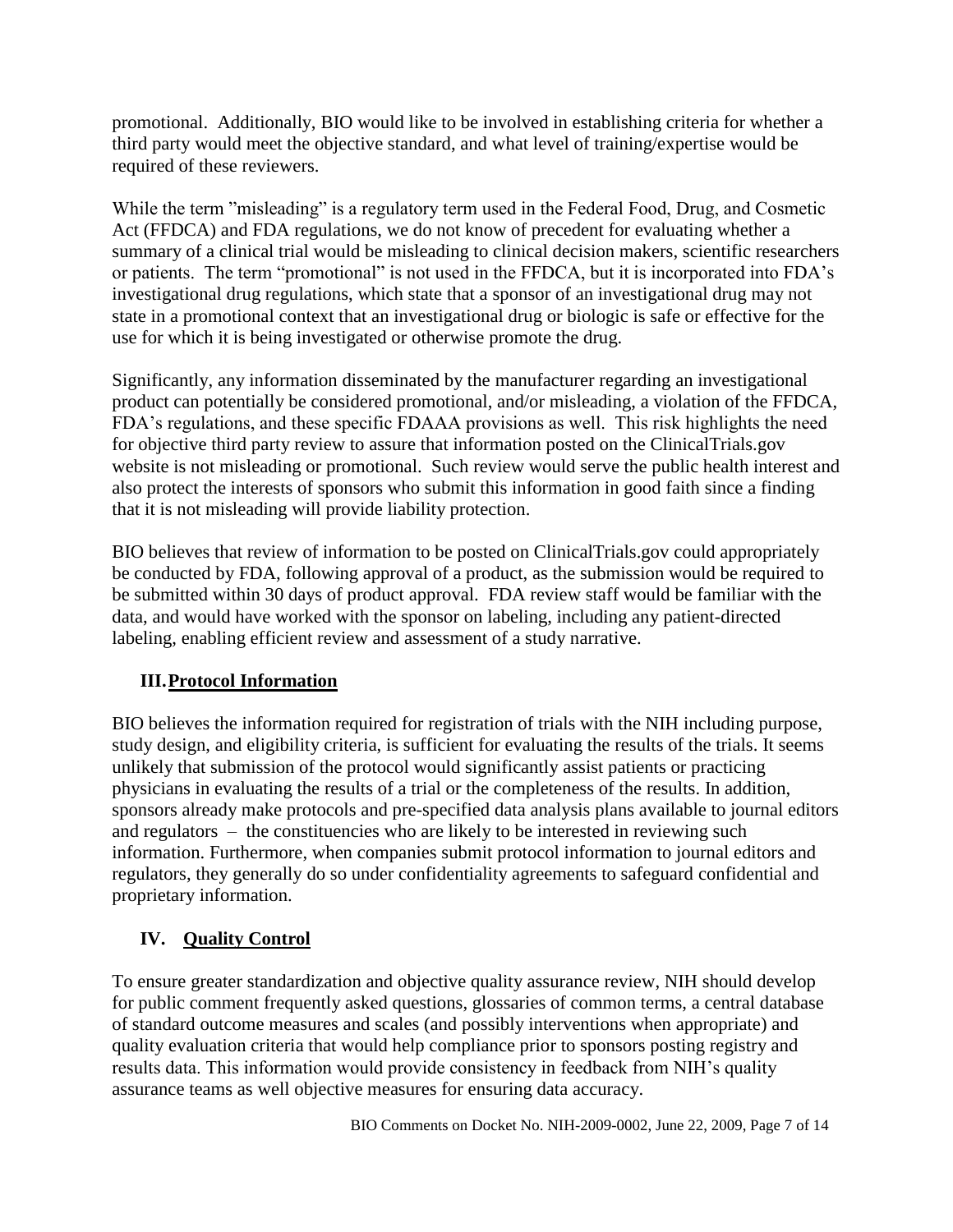The NLM administrators should develop and publish standard operating procedures similar to FDA's Manuals of Policies and Procedures (MAPPs). Additionally, BIO urges that any substantive change to these procedures be made public at least 30 days prior to implementation.

NLM has recently suggested they will outsource review of clinical trial results to academic medical centers to assist in quality control. We strongly urge that standardized quality evaluation criteria be developed by the agency and properly vetted by stakeholders for public comment, prior to implementing such as process and releasing results to third parties. The academic medical centers would also need appropriate training to ensure consistency and adherence to statutory requirements.

#### **V. Whether the 1-year period for submission of basic results information should be increased to a period not to exceed 18 months.**

BIO believes one year is currently sufficient for submission of basic results. However, in some instances there may be a delay in posting of complete trial information due to the need to seek intellectual-property protection, in the U.S. or other countries, or to comply with confidentiality provisions in agreements with other parties. In such cases, an extension should be granted. Additionally, given that NIH will be addressing the expansion of the results database in forthcoming regulations, it is not known at this time exactly what the burden and timing issues will be in the future. Accordingly, timing issues—such as the need for more than 12 months may be more appropriate to address in the future, perhaps in response to the proposed rulemaking.

Notwithstanding the above, trial results pertinent to protecting the safety of the public should be made publicly available expeditiously.

BIO urges NIH to develop guidance for public comment on the extension process. Guidance should address when extensions are feasible, including:

- New indication for approved product. There are timeline differences for whether a new  $\bullet$ indication is pursued as a supplement or a new IND/NDA. In many cases, a two year timeline is difficult to meet (particularly when based on the Primary Completion Date).
- Please clarify that companies can then apply for a "good cause" extension.  $\bullet$
- When there is a significant gap in time between the final collection of the primary  $\bullet$ outcome measures and the actual completion date for the study as a whole (e.g., secondary outcome measures). Please clarify that companies can then apply for and receive a "good cause" extension?

# **VI. Format of Data**

**The "ICH E3 summary" Should Serve as the Format for Posting Results of Unapproved Products and Voluntary Posting of Results Submissions and for the Technical Summary.**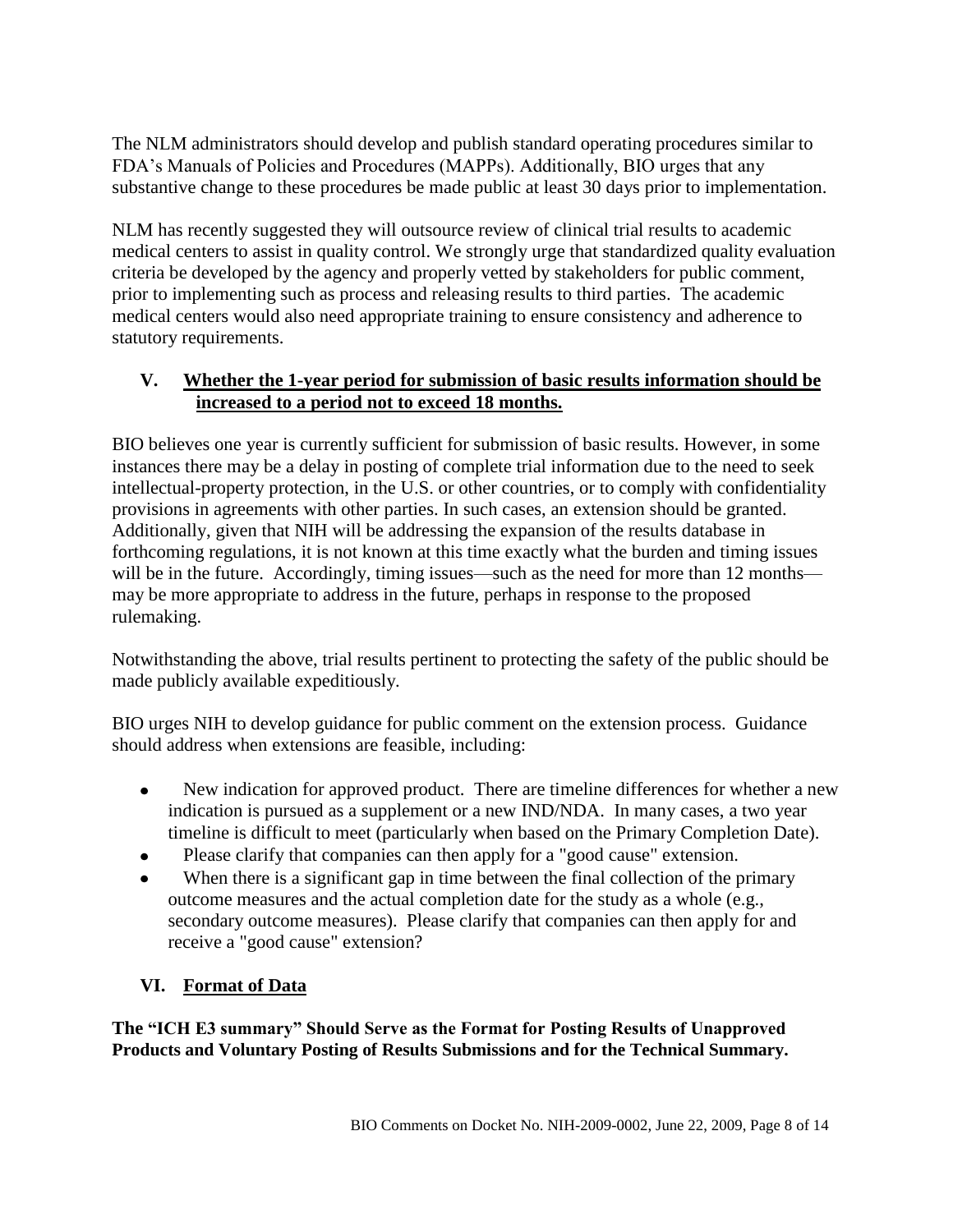As noted earlier, BIO recommends that the ICH E3 summary serve as the format for posting results of unapproved products, for voluntary posting of results submissions (i.e. for studies that are not "applicable clinical trials" but may require results postings under other regulation due to sponsor company policy and the technical summary.

The ICH E3 format is the internationally accepted standard for reporting clinical research findings to regulatory authorities. Results are already reported in this format on ClinicalStudyResults.org and will be used for reporting pediatric clinical trial results in Europe when the European Medicines Agency (EMEA) implements its requirements for results posting.

We do not believe that NIH should establish additional standards unique to the NIH database, without coordinating with FDA, other regulators, the World Health Organization, biomedical journal editors, and industry.

# **VII. Reporting Adverse Events**

### **Replace "Other (Not Including Serious) Adverse Events," with "All Adverse Events" (both serious and non-serious) that exceed a frequency threshold within any arm of the clinical trial.**

BIO understands that the NLM proposes that two types of adverse event data are to be reported in www.ClinicalTrials.gov for each clinical trial. The first type, "Serious Adverse Events", is well defined by the regulatory authorities (e.g. FDA) for biopharmaceutical sponsors and therefore, is appropriate for inclusion in ClinicalTrials.gov. The second type, "Other (Not Including Serious) Adverse Events", is understood to be adverse events that exceed a frequency threshold within any arm of the clinical trial, grouped by organ system, and presented by the adverse event term (e.g. MedDRA preferred term). Further, when determining the number of affected participants and applying the frequency threshold for a particular event term, participants reporting serious adverse events for that term should be excluded.

BIO recommends replacing "Other (Not Including Serious) Adverse Events," with "All Adverse Events" (both serious and non-serious) that exceed a frequency threshold within any arm of the clinical trial. BIO also recommends that only "treatment emergent" adverse events be reported.

The reporting of "Other (Not Including Serious) Adverse Events" is not consistent with harmonized worldwide regulatory reporting (e.g. ICH Guideline E3) as it pertains to the summarization of adverse event data. The reporting of "All Adverse Events" (both serious and non-serious) is consistent with this Guideline. Specifically Section 12.2.2, "Display of Adverse Events," of the ICH Guideline E3 states:

*"All adverse events occurring after initiation of study treatments (including events likely to be related to the underlying disease or likely to represent concomitant illness, unless there is a prior agreement with the regulatory authority to consider specified events as disease related) should be displayed in summary tables (section 14.3.1). The tables should include changes in vital signs and any laboratory changes that were considered serious adverse events or other significant adverse events. "*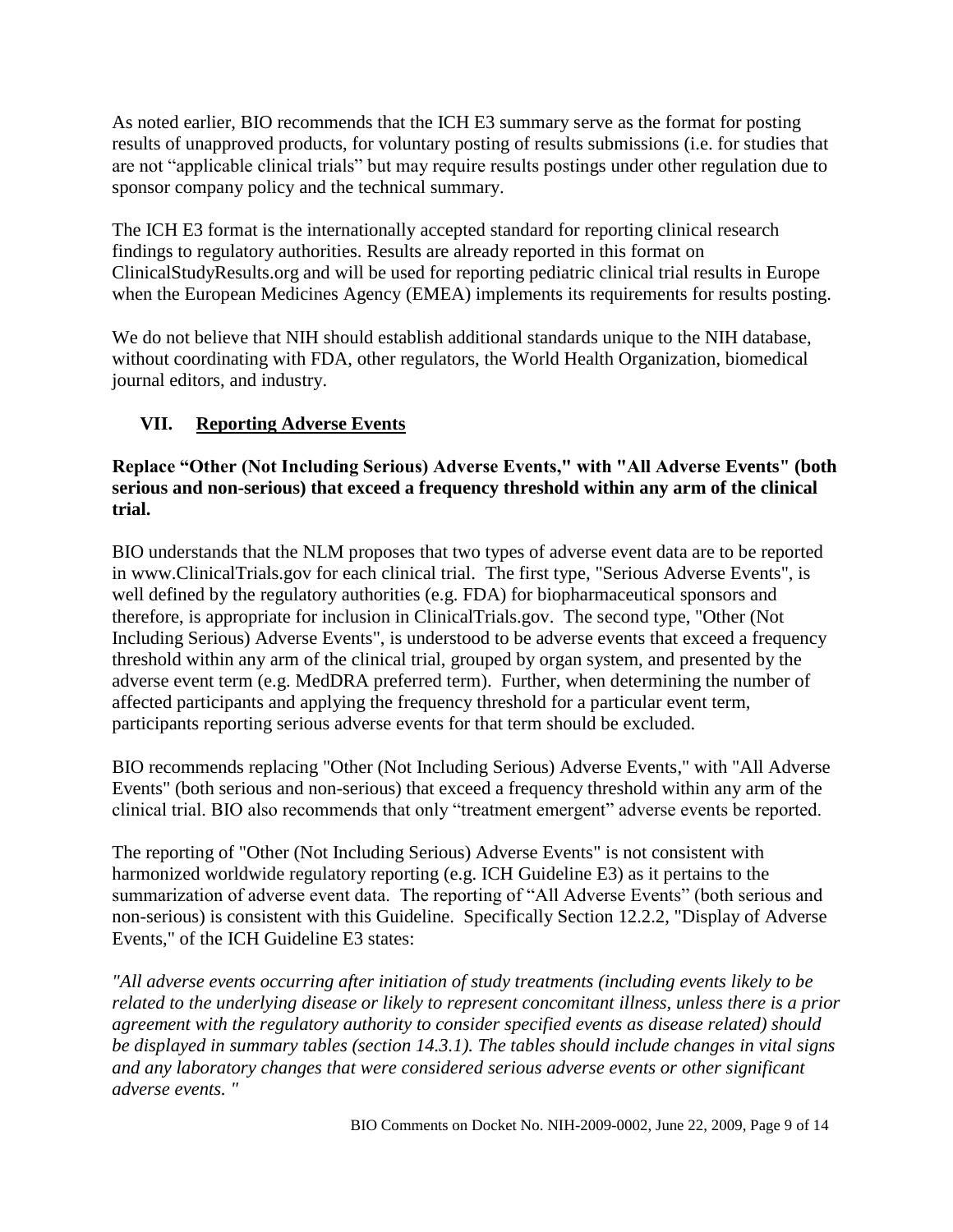The "Other (Not Including Serious) Adverse Events" requirement, along with the "Serious Adverse Events" requirement, would not be consistent with ICH E3 principles unless the threshold requirement was eliminated.

Furthermore, no information would be lost by this change. The information in the current "Other AE" presentation can easily be derived from an "All AE" presentation by subtracting the counts in the "SAE" section from the counts in the "All AE" section. As proposed by NLM, in many situations one could derive "All Adverse Events" by adding the counts in the "Serious Adverse" Events" section with the counts in the "Other Adverse Events" section. However, the use of thresholds to determine which terms are included leads to differences in the selection of events and thus, it is not always possible to derive "All Adverse Events". As an example, the table below illustrates that if a 5% threshold is used to determine what events are included in the second type of adverse event data reported, term 2 (e.g. Chest Pain), would be included in the "All AE" definition, but would not be included using the current "Other AE" definition.

| Type of AE Data Presentation                                 | <b>Adverse Event Term</b> | Group ( $N=100$ ) n (%) |
|--------------------------------------------------------------|---------------------------|-------------------------|
| <b>SAE</b>                                                   | Term 1 (e.g. Bronchitis)  | $1(1\%)$                |
| <b>SAE</b>                                                   | Term 2 (e.g. Chest Pain)  | 2(2%)                   |
| Other (not Including Serious) $AEs$ Term 1 (e.g. Bronchitis) |                           | $5(5%)$ *               |
| Other (not Including Serious) AEs  Term 2 (e.g. Chest Pain)  |                           | 4(4%)                   |
| All AEs (serious and non-serious) Term 1 (e.g. Bronchitis)   |                           | $6(6%)$ *               |
| All AEs (serious and non-serious) Term 2 (e.g. Chest Pain)   |                           | $6(6%)$ *               |

\*Indicates that the 5% threshold was met and the term would be included.

To be consistent with the previously offered comment, BIO recommends moving from the current requirement to report the "Total Number Affected by any Other (Not Including Serious) Adverse Event above the Frequency Threshold" to "Total Number Affected by All Adverse Events (serious and non-serious)." The summary row should show only the number of subjects with at least one AE calculated over all adverse events.

#### **Remove the Specified Frequency Threshold for Reporting the Overall Number of Participants Affected by One or More Adverse Events**

The current requirement is to only include the number of participants affected by one of the events that meets a defined threshold. The specific requirement is "Overall Number of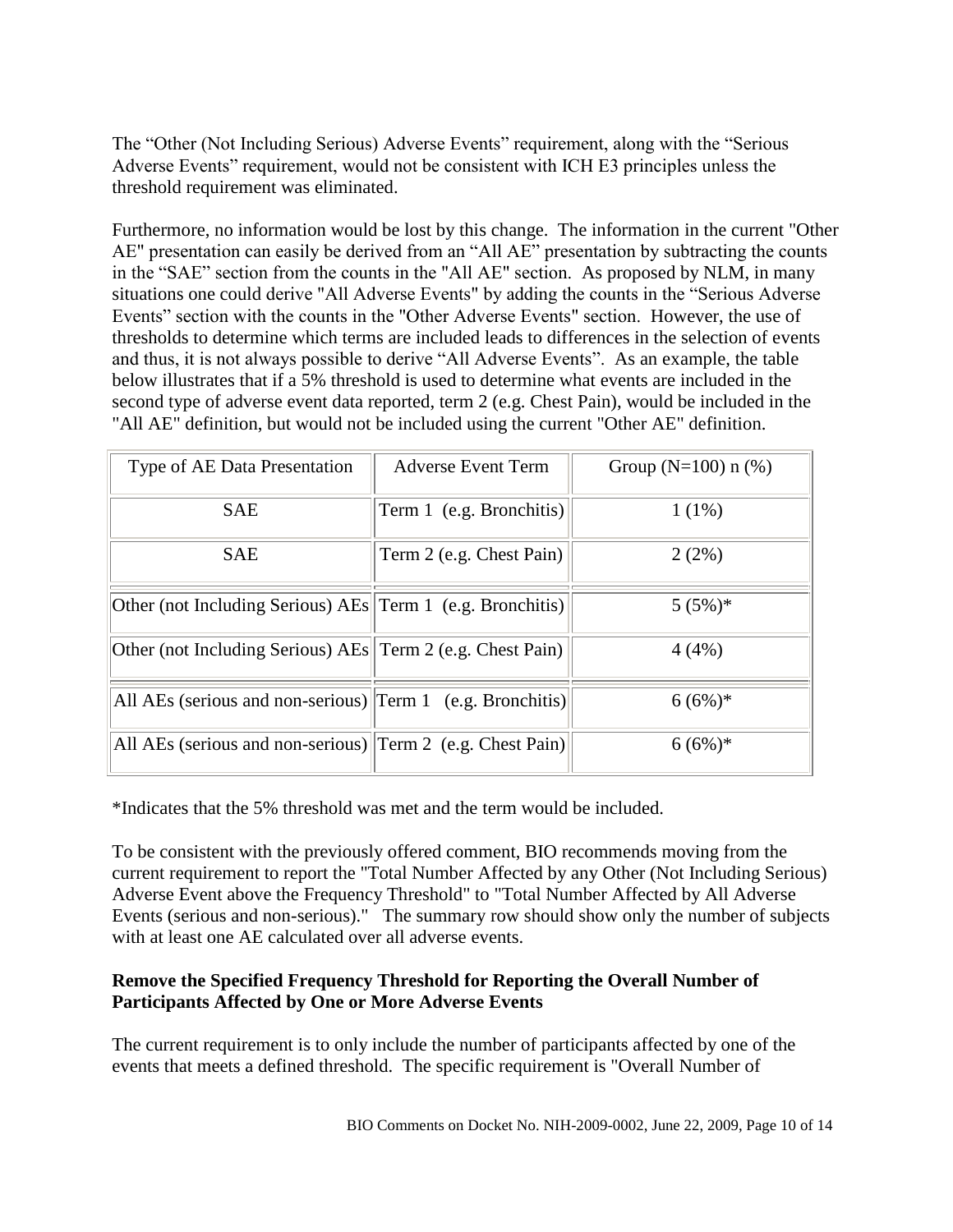Participants Affected by One or More Other (Not Including Serious) Adverse Events above the specified Frequency Threshold (e.g.,  $5\%$ )" as reported in the table.

BIO recommends reporting the "Overall Number of Participants Affected by Any Adverse Event," regardless if the events were serious or non-serious. Make the frequency threshold as an option rather than requirement.

For smaller studies we may want to include 'All Adverse Events' (serious and non-serious) rather than those which exceed a certain frequency threshold. However, for large studies we would want to use a frequency threshold since eliminating the frequency threshold could result in many pages of adverse events being reported which would not be useful to the lay person. (Note: All serious adverse events would still be reported).

#### **Include a text field, "Adverse Event Reporting Criteria," in the AE results reporting section of ClinicalTrials.gov**

Each study may have unique AE reporting criteria that are driven by study-specific requirements. These reporting criteria may differ for drugs vs. devices, therapeutic area, and study phase (e.g. pivotal phase 3 study vs. post-marketing study).

BIO recommends including a text field, "Adverse Event Reporting Criteria," to permit a study sponsor to explain the criteria by which AEs were reported for a particular trial. Such a text field should be limited to no more than 500 characters.

The addition of a text element will assist with the interpretation and understanding of the AE data. Providing the context of the study-specific reporting criteria should assist the reader to compare reported adverse events across studies. Respondents to the BIO questionnaire consistently noted that the existing data fields did not provide sufficient opportunity to provide contextual information.

#### **The current requirement is to provide the "number of participants at risk" for each adverse event term reported. BIO recommends a single number be provided for each study arm/group overall for the "number of participants at risk," with an option to provide different values for the "number of participants at risk" for each adverse event term only when applicable.**

The "number of participants at risk" is determined at the study arm/group level, and often does not vary across the specific adverse events being reported. For example, the "number of participants at risk" is often taken to be the number of participants who received at least one dose of study drug. If the "number of participants at risk" is reported once, for each study arm/group, and the "number of affected participants" is reported for each adverse event term, the incidence rate for any specific adverse event term can be calculated by taking the "number of affected participants" for that adverse event term and dividing by the "number of participants at risk" in the study arm/group. However, in some cases (such as laboratory or systematic adverse events) the "number of participants at risk" can be lower than the number who received at least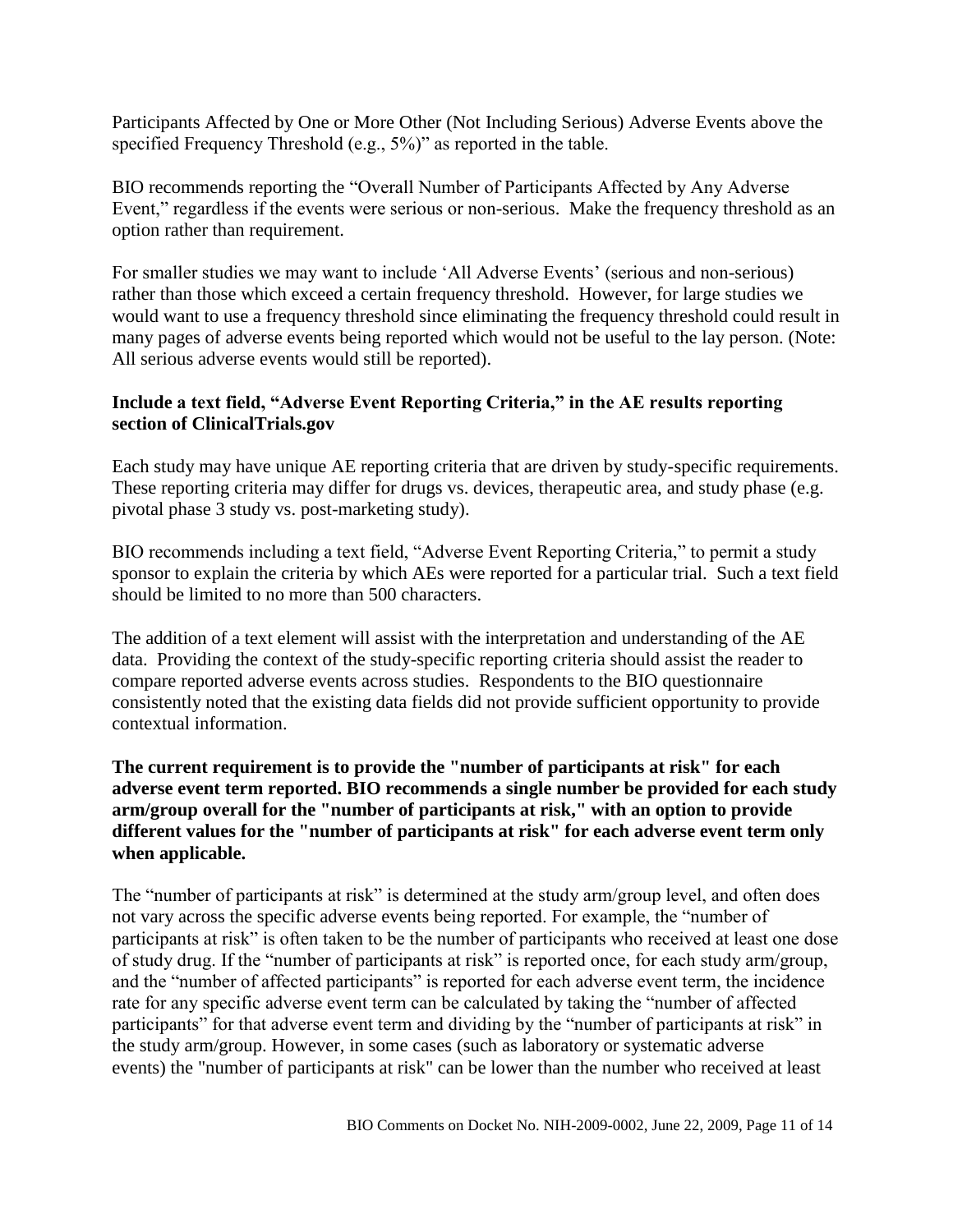one dose. In such cases, the appropriate "number of participants at risk" can be provided for those specific event types where it differs from the overall "number of participants at risk".

### **VIII. The appropriate timing and requirements for updates of clinical trial information and procedures for tracking such updates**

The schedule of updating clinical trial information at least annually and tracking changes in the databank with an audit trail seems reasonable and appropriate.

### **IX. A statement to accompany the entry for an applicable clinical trial when the primary and secondary outcome measures for such clinical trial are submitted as a ``voluntary submission'' after the date specified in the FDAAA for submission of such information**

NIH should not treat voluntary submissions of early stage research, including Phase I studies, bioequivalence or observational studies, as if they were "required" or refuse to post information if one or more of the "mandatory" data elements is not submitted by the responsible person. Many such voluntary submissions involve very early stage research, including Phase I studies, in which some of the mandatory data elements may be considered highly sensitive, confidential commercial information.

In the interest of transparency, many sponsors wish to provide information about early stage studies, but they are not willing to prematurely disclose confidential information that could put them at a competitive disadvantage and/or threaten the viability of future research. As a result, many companies appear to have made the decision to post information about early stage research on other publicly accessible websites, such as company-sponsored websites or PhRMA's ClinicalStudyResults.org databank, given the inflexibility of ClinicalTrials.gov. This, however, seems contrary to one of the main purposes of ClinicalTrials.gov, which is to provide a comprehensive "one-stop-shop" for clinical trial information. BIO thus requests that NIH specifically permit sponsors to voluntarily submit information about early stage studies in a manner that preserves the confidentiality of sensitive information.

### **X. Other issues associated with Section 801 of the FDAAA that will inform rulemaking**

# **Operational Issues**

### **NIH should allow for data tables to be uploaded, utilizing existing CDISC standards.**

Currently NIH does not provide for the uploading of data tables when posting study results to clinicaltrials.gov. This makes the posting of study results (and the quality assurance review of individually entered study endpoints), difficult, time consuming and inefficient. We strongly recommend that NIH allow for data tables to be uploaded; utilizing existing Clinical Data Interchange Standards, established by CDISC, so that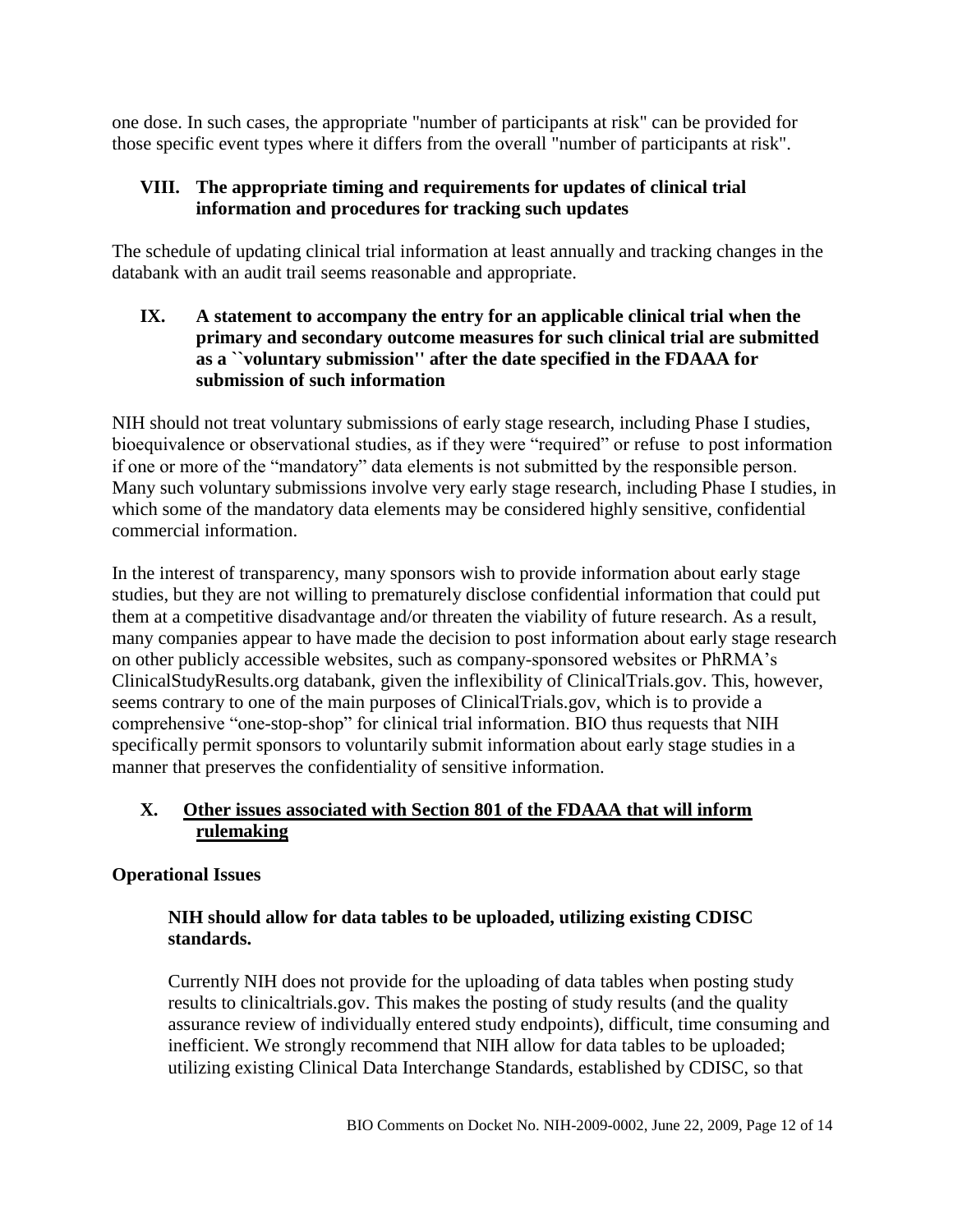sponsors can focus resources on the quality of the submissions and minimize the use of limited resources for the reentry of data.

#### **The field "Overall Limitations and Caveats" is limited therefore hindering the ability to explain any negative or noted variances and significant limitations of a trial for any such FDAAA posting.**

The field 'Overall Limitations and Caveats' is limited to 250 characters in the database resulting in a company being unable to attach a disclaimer to the FDAAA posting, as is currently the case in Maine. Therefore, BIO proposes inserting the following language:

―The Posting is intended to disclose accurate and current information pertaining to Company clinical studies. Company uses its best efforts to conform and comply with content requirements for this posting. However, the status of clinical studies often changes and company makes no warranties or representations of any kind as the currency or completeness of the posting, express or implied, including warranties of merchantability and fitness for a particular purpose. Company shall not be liable for any damages, including without limitation, direct, incidental, consequential, indirect special or punitive damages, arising out of access to, use of, or inability to use information posted by company herein, or any errors or omissions in the content thereof. Nothing in this posting is intended to be medical advice or a claim for any particular approved or unapproved product. Accordingly, access to and/or use of information posted on this website is at the user's own risk and does not replace researcher clinical decision-making or medical opinion. Patients should consult their health care professional for advice and healthcare professionals, before prescribing, should refer to the full prescribing information approved for each product in their country, as clinical studies may include information not contained in the approved product package insert."

#### **NIH should offer more "Study Status" options to mark the migration from initial entry of results.**

We would like to see a transparency regarding initial reporting of primary results vs. later updates to results to add secondary/tertiary results. It should be apparent to all users when results are first reported and if there is a subsequent update to the results reporting screens to add more recent data. This is particularly necessary with trials running over a period of many years as new data endpoints are reached.

One way to do this is for NIH to offer more "Study Status" options to mark the migration from initial entry of results, whether this is the complete story, or when additional results are anticipated. The results screen should clearly mark additions over time.

#### **NIH should include a standard disclaimer to the database entry screen or to each results record, in order to discourage patients from making their own medical decisions based on results postings of a single study.**